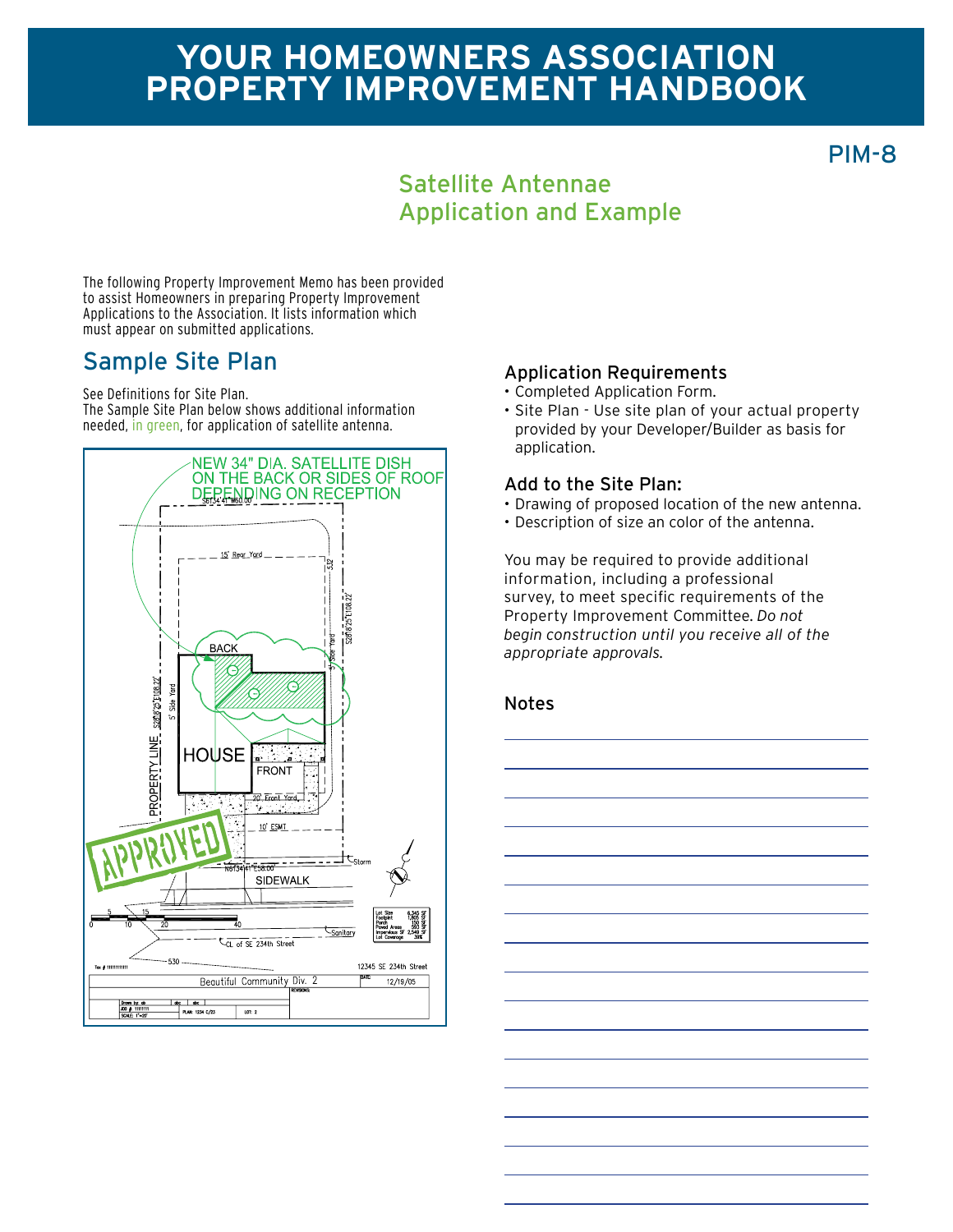# **Your homeowners association Property improvement Handbook**

## PIM-8

#### Satellite Antennae Construction Requirements & Examples

### Figure A

Configurations RECOMMENDED



Antenna not seen, hidden behind roof.

## Figure B

#### Configurations NOT RECOMMENDED



#### Construction Requirements:

- • The Federal Communications Commission adopted the Over-the-air Reception Devices rule concerning all restrictions on viewers' ability to receive video programming signals from direct broadcast satellites, broadband radio service providers and TV broadcast stations.
- This rule (47 C.F.R. Section 1.4000) prohibits installations that impair other dishes or professional/government reception.
- The following types of antennas are permitted:
	- —A "dish" antenna that is one meter (39.37") or less in diameter and is designed to receive direct broadcast satellite service, including direct-to-home satellite service, or to receive or transmit fixed wireless signals via satellite.
	- —An antenna that is one meter or less in diameter or diagonal measurement and is designed to receive video programming services via broadband radio service (wireless cable) or to receive or transmit fixed wireless signals other than via satellite.
- Antennas covered by the rule may be mounted on "masts" to reach the height needed to receive or transmit an acceptable quality signal. Masts must not cause the satellite dishes to be visible from the front of the house.
- Placement of the antenna on the porch is not allowed. Placement on the front of the home is allowed only if no less visible placement enables you to receive a signal.